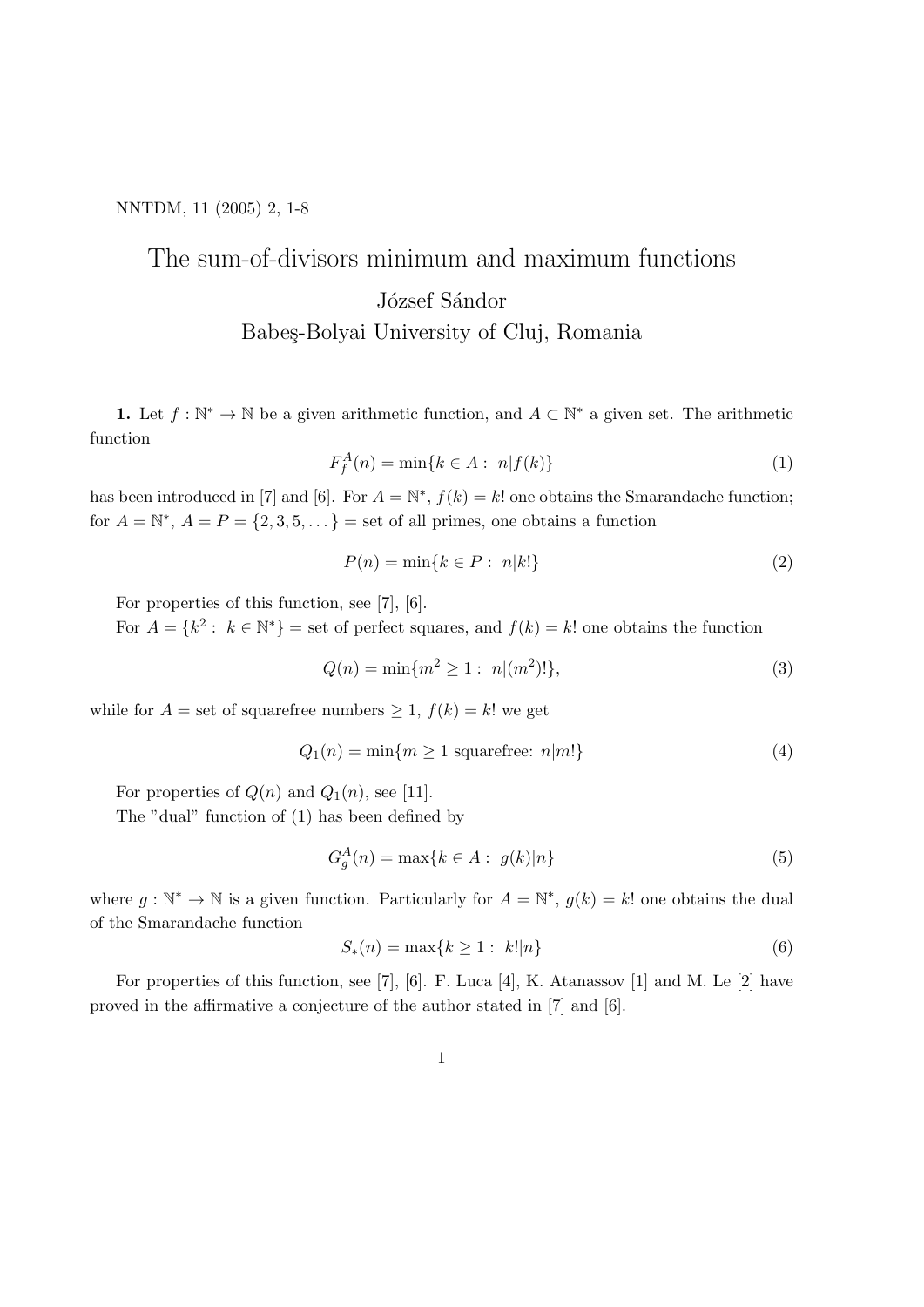For  $A = \mathbb{N}^*, f(k) = g(k) = \varphi(k)$  (where  $\varphi$  is Euler's totient) in (1), resp. (5) one obtains the Euler minimum, resp. maximum-functions, defined by

$$
E(n) = \min\{k \ge 1 : n|\varphi(k)\},\tag{7}
$$

$$
E_*(n) = \max\{k \ge 1 : \varphi(k)|n\}
$$
\n
$$
(8)
$$

For properties of these functions, see [5], [8].

When  $A = \mathbb{N}^*, f(k) = d(k)$  = number of divisors of k, one has the divisor minimum function (see [7], [6], [9]):

$$
D(n) = \min\{k \ge 1 : n | d(k) \}
$$
 (9)

It is interesting to note that the divisor maximum function (i.e. the "dual" of  $D(n)$ ) given by

$$
D_*(n) = \max\{k \ge 1 : \ d(k)|n\}
$$
\n(10)

is not well-defined! Indeed, for any prime p we have  $d(p^{n-1}) = n$ , and  $p^{n-1}$  is unbounded as  $p \to \infty$ . When A is a finite set, however,

$$
D_*^A(n) = \max\{k \in A : d(k)|n\}
$$
 (11)

does exist.

When  $A = \mathbb{N}^*, f(k) = g(k) = S(k) = \min\{m \ge 1 : k|m!\}$  (Smarandache function) one obtains the Smarandache minimum and maximum functions, given by

$$
S_{min}(n) = \min\{k \ge 1 : n|S(k)\},\tag{12}
$$

$$
S_{max}(n) = \max\{k \ge 1 : S(k)|n\}.
$$
\n(13)

These functions have been introduced and studied recently in [10].

**2.** Let  $\sigma(n)$  be the sum of divisors of n. The function

$$
\Sigma(n) = \min\{k \ge 1 : n|\sigma(k)\}\tag{14}
$$

has been introduced in [7], [6] (denoted there by  $F_{\sigma}$ ). Let k be a prime of the form  $k = an - 1$ , where  $n \geq 1$  is given. By Dirichlet's theorem on arithmetical progressions, such a prime does exist. Then clearly  $\sigma(k) = an$ , so  $n | \sigma(k)$ , and  $\Sigma(n)$  is well defined.

The dual of  $\Sigma(n)$  is

$$
\Sigma_*(n) = \max\{k \ge 1 : \sigma(k)|n\}
$$
\n(15)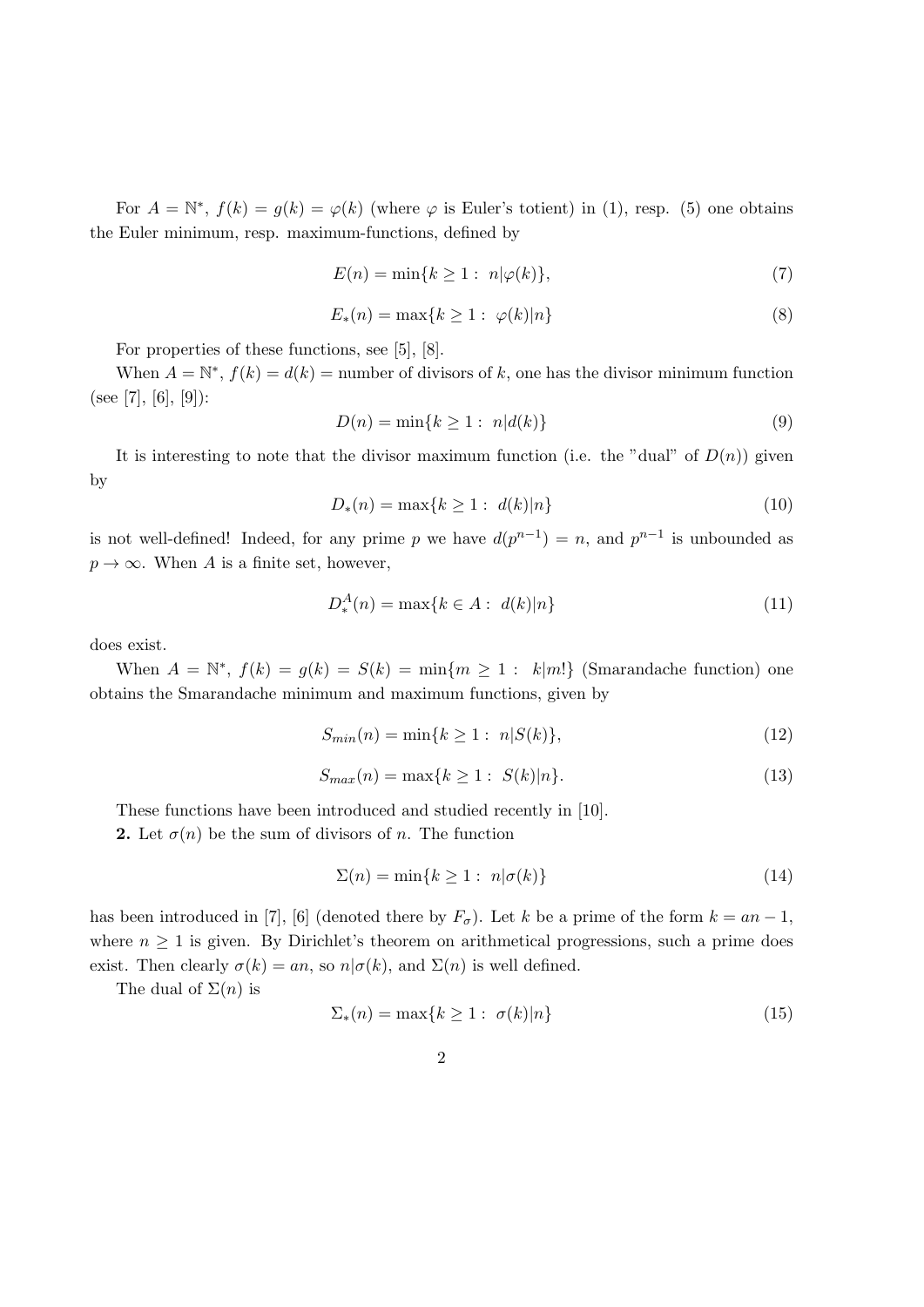Since  $\sigma(1) = 1|n$  and  $\sigma(k) \geq k$ , clearly  $\Sigma_*(n) \leq n$ , so this function is correctly defined.

The aim of this note is the initial study of these functions  $\Sigma(n)$  and  $\Sigma_*(n)$ .

Some values of  $\Sigma(n)$  are:  $\Sigma(1) = 1$ ,  $\Sigma(2) = 3$ ,  $\Sigma(3) = 2$ ,  $\Sigma(4) = 3$ ,  $\Sigma(5) = 8$ ,  $\Sigma(6) = 5$ ,  $\Sigma(7) = 4, \Sigma(8) = 7, \Sigma(9) = 10, \Sigma(11) = 43, \Sigma(12) = 6, \Sigma(13) = 9, \Sigma(14) = 12, \Sigma(15) = 8,$  $\Sigma(16) = 21, \Sigma(17) = 67, \Sigma(18) = 10, \Sigma(19) = 37, \Sigma(20) = 19, \Sigma(21) = 20, \Sigma(22) = 43,$  $\Sigma(23) = 137, \ \Sigma(24) = 14, \ \Sigma(25) = 149, \ \Sigma(26) = 45, \ \Sigma(27) = 34, \ \Sigma(28) = 12, \ \Sigma_*(1) = 1,$  $\Sigma_*(2) = 1, \Sigma_*(3) = 2, \Sigma_*(4) = 3, \Sigma_*(5) = 1, \Sigma_*(6) = 5, \Sigma_*(7) = 4, \Sigma_*(8) = 7, \Sigma_*(9) = 2,$  $\Sigma_*(10) = 1, \Sigma_*(11) = 1, \Sigma_*(12) = 11, \Sigma_*(13) = 9, \Sigma_*(14) = 13, \Sigma_*(15) = 8, \Sigma_*(16) = 7,$  $\Sigma_*(17) = 1, \Sigma_*(18) = 17, \Sigma_*(19) = 1, \Sigma_*(20) = 19, \Sigma_*(21) = 4, \Sigma_*(22) = 1, \Sigma_*(23) = 1,$  $\Sigma_*(24) = 23, \Sigma_*(25) = 1, \Sigma_*(26) = 9, \Sigma_*(27) = 2, \Sigma_*(28) = 12.$ 

3. The first theoretical result gives informations on values of these functions at  $n = p + 1$ , where  $p$  is a prime:

**Theorem 1.** If  $p$  is a prime, then

$$
\Sigma(p+1) \le p \le \Sigma_*(p+1) \tag{16}
$$

**Proof.** Since  $(p+1)|\sigma(p) = p+1$ , by definition (14) one can write  $\Sigma(p+1) \leq p$ . Similarly, definition (15) gives (by  $\sigma(p) = (p+1)|(p+1) \sum_{*}(p+1) \geq p$ .

**Remark.** On the left side of (16) one can have equality, e.g.  $\Sigma(3) = 2$ ,  $\Sigma(6) = 5$ ,  $\Sigma(8) = 7$ . But the inequality can be strict, as  $\Sigma(12) = 6 < 11$ ,  $\Sigma(18) = 10 < 17$ . For the right side of (16) however, one can prove the more precise result:

Theorem 2. For all primes p, one has

$$
\Sigma_*(p+1) = p \tag{17}
$$

**Proof.** First we prove that for all  $n \geq 2$  we have

$$
\Sigma_*(n) \le n - 1 \tag{18}
$$

Indeed, since  $\sigma(k)|n$ , clearly we must have  $\sigma(k) \leq n$ . On the other hand, for all  $k \geq 2$  we have  $\sigma(k) \geq k+1$  (with equality only for  $k = \text{prime}$ ), so  $k \leq n-1$ , and this is true for all k, so (18) follows.

Let now  $n = p + 1 \ge 3$  in (18). Then  $\Sigma_*(p+1) \le p$ , which combined with (16) implies relation (17).

Theorem 3. Let p be a prime and suppose that

$$
(p+1)|n \tag{19}
$$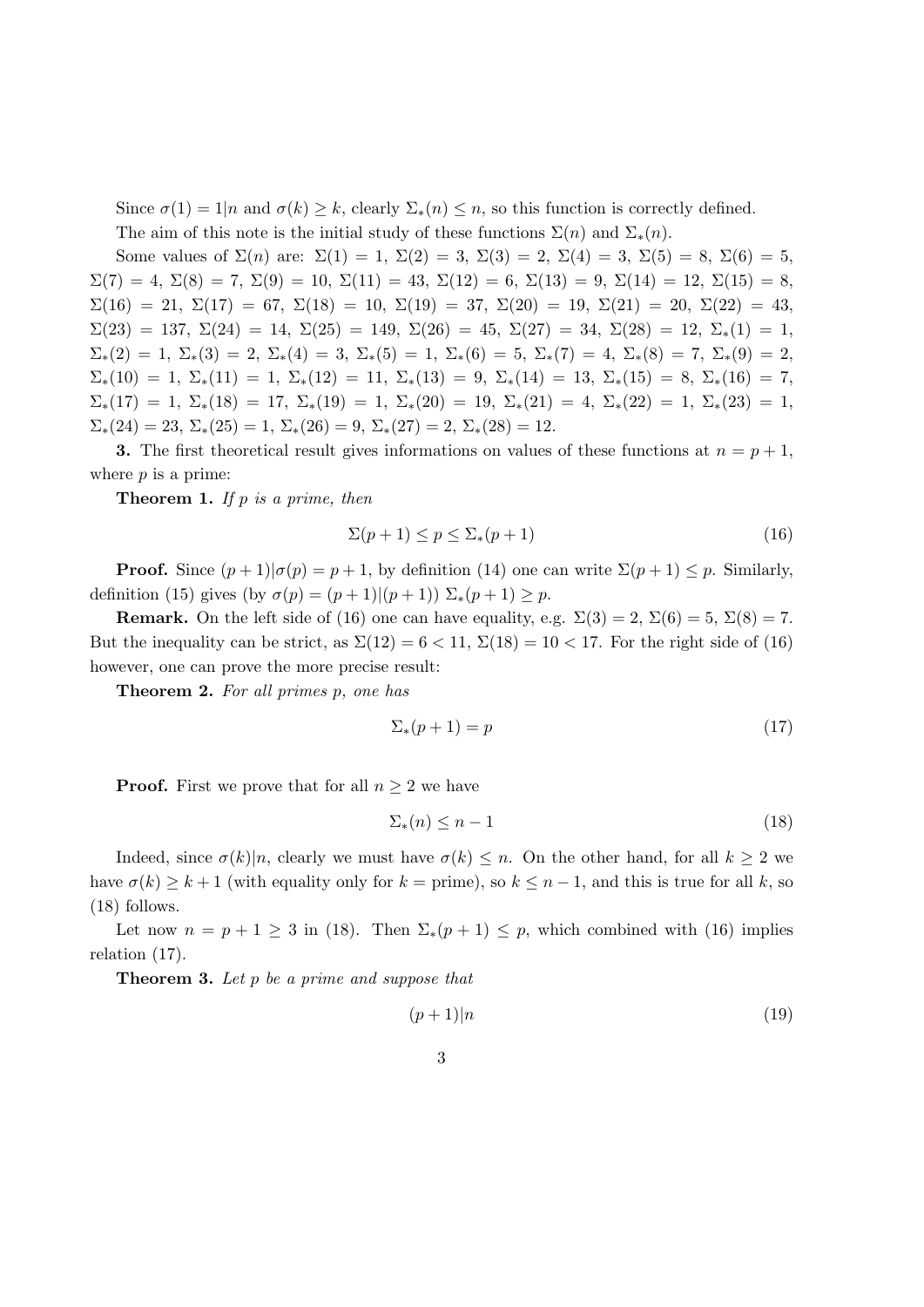Then

$$
\Sigma_*(n) \ge p \tag{20}
$$

**Proof.** Indeed, by  $\sigma(p) = (p+1)|n$ , and definition (15), relation (20) follows. By letting  $p = 2, 3, 5, 7, 11$  one gets:

Corollary. If  $3|n$ , then  $\Sigma_*(n) \geq 2$ . (21) If  $4|n, \text{ then } \Sigma_*(n) \geq 3.$  (22) If  $6|n, \text{ then } \Sigma_*(n) \geq 5.$  (23) If  $8|n, \text{ then } \Sigma_*(n) \ge 7.$  (24) If  $12|n$ , then  $\Sigma_*(n) \ge 11$ . (25) **Remark.** If  $7|n$ , then  $\Sigma_*(n) \ge 4$ . (26) Indeed,  $\sigma(4) = 7|n$ . If  $15|n$ , then  $\Sigma_*(n) \geq 8$ . (27) Indeed,  $\sigma(8) = 15|n$ .

It is immediate that  $\Sigma(n) = 1$  only for  $n = 1$ . On the other hand, there exist many integers m with  $\Sigma_*(m) = 1$ .

**Theorem 4.** Let  $p$  be a prime such that

$$
p \notin \sigma(\mathbb{N}^*) \tag{28}
$$

Then

$$
\Sigma_*(p) = 1\tag{29}
$$

**Proof.** Remark that  $\sigma(k)|p \Leftrightarrow \sigma(k) = 1$  or  $\sigma(k) = p$ . Now, if (28) is true, then the equation  $\sigma(k) = p$  is impossible for all  $k \geq 1$ , so  $\sigma(k) = 1$ , i.e.  $k = 1$ , giving relation (29).

For example,  $p = 17, 19, 23$  satisfy relation (28).

**Theorem 5.** If for all  $d > 1$ ,  $d|n$  one has

$$
d \notin \sigma(\mathbb{N}^*),\tag{30}
$$

then

$$
\Sigma_*(n) = 1\tag{31}
$$

**Proof.** Let  $d > 1$ ,  $d|n$ . If  $d \notin \sigma(\mathbb{N}^*)$ , then the equation  $\sigma(k) = d$  is impossible. But then  $\sigma(k)|n$  is also impossible for  $\sigma(k) > 1$ , yielding (31).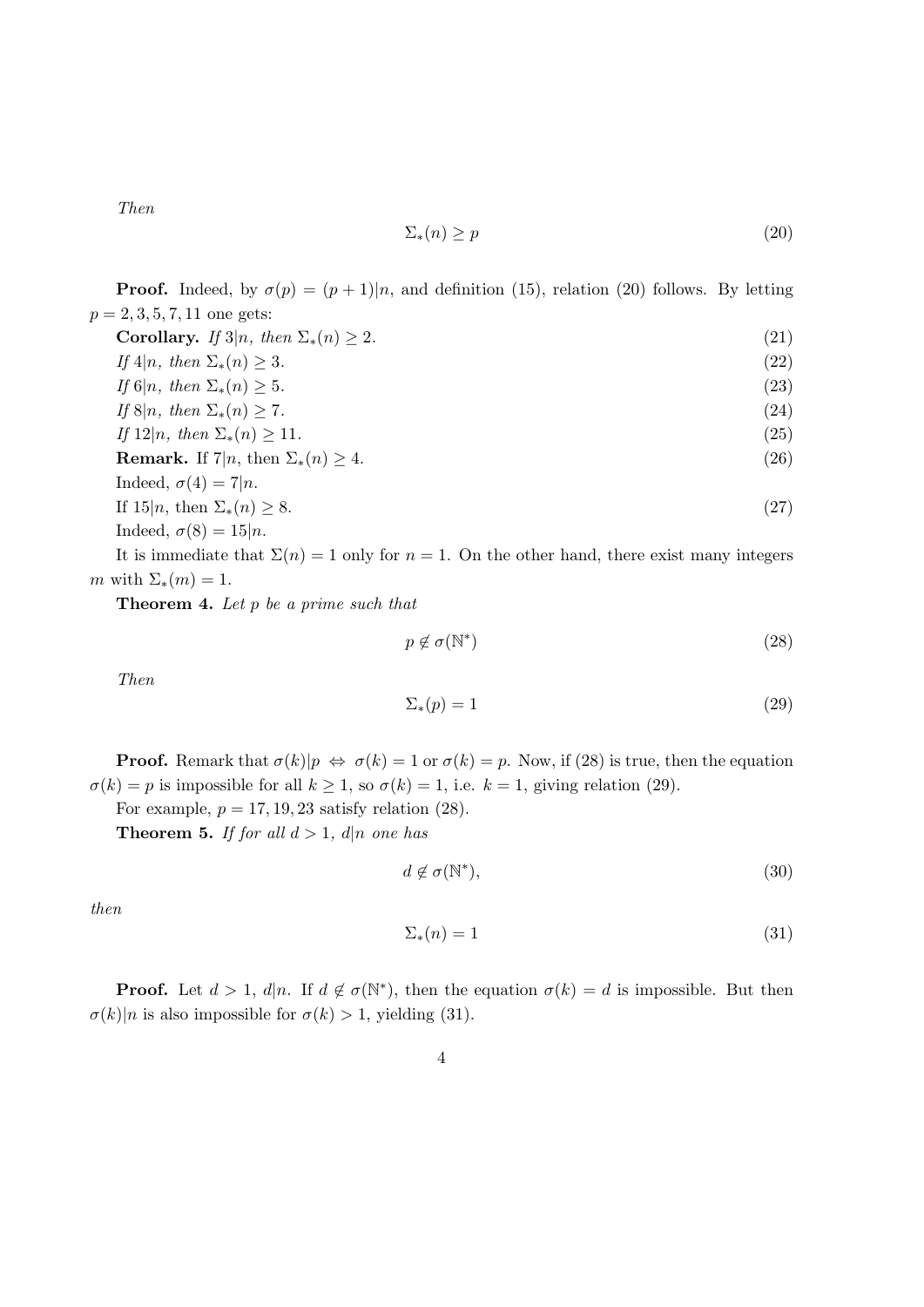For example,  $n = 10, 22, 25$  satisfy relation (30).

**Theorem 6.** Let n be odd and suppose that  $\Sigma_*(n) \neq 1, 2$ . Then

$$
\Sigma_*(n) \le \left(\frac{-1 + \sqrt{-3 + 4n}}{2}\right)^2\tag{32}
$$

Proof. We use the following well-known results:

**Lemma 1.**  $\sigma(k)$  is odd iff  $k = m^2$  or  $k = 2^{\alpha}m^2$ , where  $\alpha \ge 1$  and m is an odd integer. (33) **Proof.** Let  $k = p_1^{\alpha_1} \dots p_r^{\alpha_r}$ . Then

$$
\sigma(k) = (1 + p_1 + \dots + p_1^{\alpha_1}) \dots (1 + p_r + \dots + p_r^{\alpha_r}).
$$

If k is odd, the  $\sigma(k)$  is odd if each term  $1+p_1+\cdots+p_1^{\alpha_1},\ldots,1+p_r+\cdots+p_r^{\alpha_r}$  is odd, and since  $p_i$   $(1 = \overline{1, r})$  are all odd numbers, we must have  $\alpha_1 =$  even, ...,  $\alpha_r =$  even. This gives  $k = m^2$ , with  $m =$  odd. When k is even, then  $k = 2^{\alpha} p_1^{\alpha_1} \dots p_r^{\alpha_r}$ , and since  $\sigma(2^{\alpha}) = 2^{\alpha} + 1 =$  odd, by the same argument as above,  $k = 2^{\alpha}m^2$ , with  $m = \text{odd}$ .

**Lemma 2.** If  $k$  is composite, then

$$
\sigma(k) \ge k + \sqrt{k} + 1\tag{34}
$$

**Proof.** Write  $k = ab$ , where  $1 < a \leq b < k$ . Then  $k \leq b^2$ , so  $b \geq$ √ k, implying  $\sigma(k) \geq$ 1 1 ison. Write  $k = w$ , where  $1 \leq w \leq b \leq k$ . Then  $k \leq v$ , so  $v \leq v \kappa$ , implying  $v(\kappa) \leq 1 + b + k \geq 1 + \sqrt{k} + k$ , i.e. relation (34). When  $k = p^2$ , with p an odd prime, one has equality since  $\sigma(p^2) = p^2 + p + 1$ .

Now, if  $\sigma(k)$ |n and n is odd, then clearly  $\sigma(k)$  must be odd, too. Now, by (33) this is possible only when  $k = m^2$  or  $k = 2^{\alpha}m^2$ , with  $m \ge 1$  odd. If  $m > 1$ , then  $k = m^2$  is composite, while if  $m = 1$  in  $k = 2^{\alpha}m^2$ , then  $k = 2^{\alpha}$  is prime only if  $\alpha = 1$ , i.e. if  $k = 2$ . Supposing  $k \neq 1, 2$  then k is always composite, so  $\sigma(k) \geq k +$ √  $k + 1$ . Since  $\sigma(1) \leq n$ , we get  $k +$ ™<br>′  $k+1-n \leq 0$  so √ is always composite.<br> $\overline{k} \leq \frac{-1 + \sqrt{-3 + 4n}}{2}$  $\frac{3}{2}$ , and this gives (32).

**Remark.** For example, by  $(26)$ , for  $7|n, n$  odd,  $(32)$  is true. **Theorem 7.** If  $n \geq 4$ , then  $\Sigma(n) \geq 3$ . For all  $n \geq 4$ ,

$$
\Sigma(n) > n^{2/3} \tag{35}
$$

**Proof.**  $\Sigma(n) = 1$  iff  $n|1$ , when  $n = 1$ . For  $\Sigma(n) = 2$  we have  $\sigma(2) = 3$  so  $n|3 \Leftrightarrow n = 1, 3$ . Thus for  $n \geq 4$ , we have  $k = \Sigma(n) \geq 3$ . Now, if  $n | \sigma(k)$ , then clearly  $n \leq \sigma(k)$ . Let  $k \geq 3$ .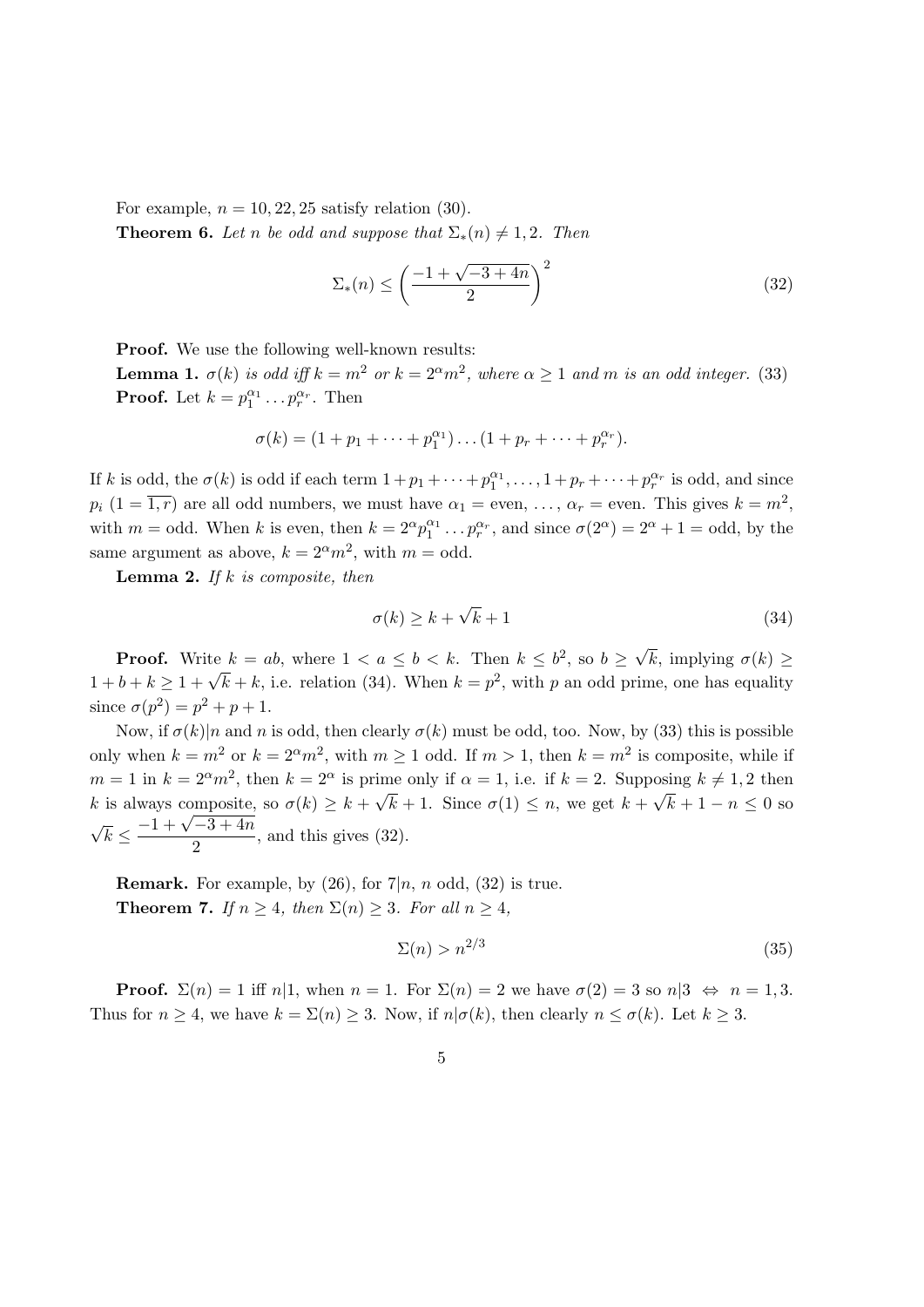Then, it is known (see [3]) that

$$
\sigma(k) < k\sqrt{k} \tag{36}
$$

By  $n < k\sqrt{k} = k^{3/2}$ , inequality (35) follows. Corollary. For all  $m \geq 2$  (left side), and  $m \geq 1$  (right side):

$$
(2^{m+1} - 1)^{2/3} < \Sigma (2^{m+1} - 1) \le 2^m \tag{37}
$$

**Proof.**  $2^{m+1} - 1 > 4$  for  $m \ge 2$ , and the left side is a consequence of (35). Now, the right side follows by  $(2^{m+1}-1)|\sigma(2^m)$ , since  $\sigma(2^m)=2^{m+1}-1$ , and apply definition (14).

**Theorem 8.** Let  $f : [1, \infty) \to [1, \infty)$  be given by  $f(x) = x + x \log x$ . Then for all  $n \ge 1$ ,

$$
\Sigma(n) \ge f^{-1}(n),\tag{38}
$$

where  $f^{-1}$ is the inverse function of f.

**Proof.**  $\sigma(n) = \sum$  $d|n$  $d=\sum$  $d|n$ n  $\frac{n}{d} = n \sum_{n}$  $d|n$ 1  $\frac{1}{d} \leq n \sum_{1 \leq k \leq n}$  $1\leq d\leq n$ 1  $\frac{1}{d} \leq n(1 + \log n)$  as it is well known that

 $1 + \frac{1}{2}$  $\frac{1}{2} + \cdots + \frac{1}{n}$  $\frac{1}{n} \leq 1 + \log n$  for all  $n \geq 1$ . Thus if  $n | \sigma(k)$ , then  $n \leq \sigma(k) \leq f(k)$ , so (38) follows. The function  $\tilde{f}$  is strictly increasing and continuous, so it is bijective, having an inverse function  $f^{-1}:[1,\infty)\to[1,\infty).$ 

Remark. The inequality  $f(x) < x\sqrt{x}$ , i.e.  $\log x < \sqrt{x} - 1$  is true for x sufficiently large (e.g.  $x \ge e^{3}$ ). Indeed, let  $g(x) = \sqrt{x} - \lg x - 1$ , when  $g(e^{3}) = e^{3/2} - 4 > 0$  by  $e^{3} \approx 19.6 > 4^{2} = 16$ , and  $g'(x) =$ eea, iet $\sqrt{x}-2$  $\frac{\bar{x} - 2}{2x} > 0$  for  $x > 4$ . So  $g(x) \ge g(e^3) > 0$  for  $x \ge e^3$ . Thus  $x + x \lg x < x\sqrt{x}$ . By putting  $x = n^{2/3}$  we get  $f(n^{2/3}) < n$ , i.e. for  $n^{2/3} \ge e^{3}$   $(m \ge e^{9/2})$  we get:

$$
f^{-1}(n) > n^{2/3} \text{ for } n \ge e^{9/2} \tag{39}
$$

which improves, by (38), inequality (35).

For values of  $\Sigma(n)$  and  $\Sigma_*(n)$  at primes  $n = p$  the following is true:

**Theorem 9.** For all primes  $p > 5$ ,

$$
1 \le \sum_{*}(p) \le p-2 \tag{40}
$$

and

$$
\Sigma_*(p) \le \left(\frac{-1 + \sqrt{-3 + 4p}}{2}\right)^2\tag{41}
$$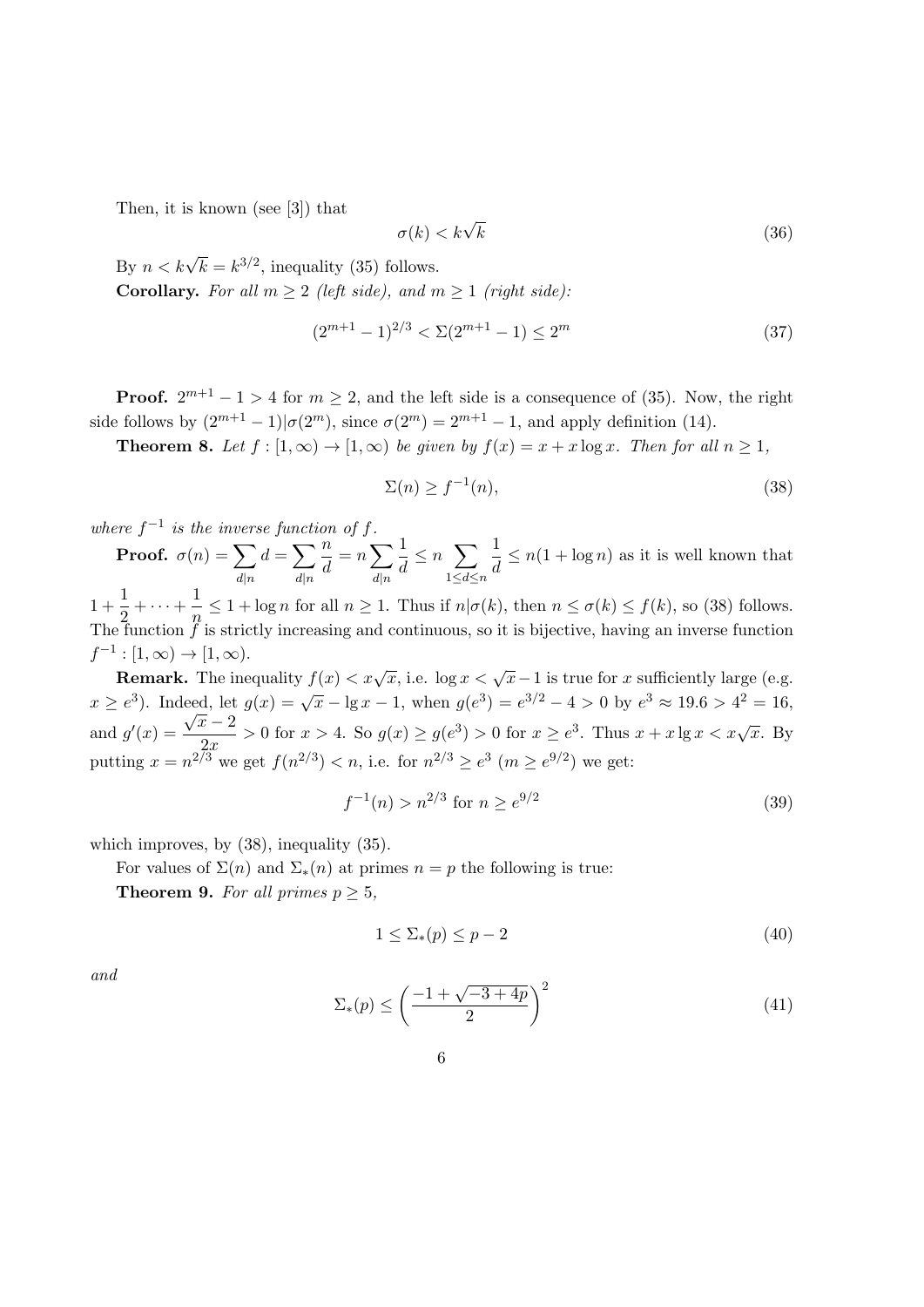**Proof.** The inequality  $\Sigma_*(n) \geq 1$  is true for all n (but remains an Open Problem the determination of all n with equality). Now, remark that  $\sigma(k)p$  iff  $\sigma(k) = 1$  or  $\sigma(k) = p$ . If  $\sigma(k) > 1$ , then by  $\sigma(k) \geq k+1$  we get  $k \leq p-1$ . But we cannot have equality, since then  $k = q =$  prime, when  $\sigma(q) = q + 1 = p \ge 5$  and this is impossible, since  $q + 1$  is even for  $q \ge 3$ , while for  $q = 2$ ,  $q + 1 = 3 < 5$ . Thus  $k \leq p - 2$ , so (40) follows. By applying the inequality  $\sigma(k) \geq k + \sqrt{k+1}$  (see (34)) then one arrives at (41), which is sharp, since e.g.  $\Sigma_*(7) = 4 \leq 4$ .

Theorem 10. For all Mersenne primes p one has

$$
\Sigma(p) \le \frac{p+1}{2} \tag{42}
$$

**Proof.** This follows from the right side of (37), by remarking that when  $p = 2^{m+1} - 1$  is a prime, by  $\Sigma(2^{m+1}-1) \leq 2^m = \frac{p+1}{2}$  $\frac{1}{2}$  we get (42).

## References

- [1] K. T. Atanassov, *Remark on József Sándor and Florian Luca's theorem*, C. R. Acad. Bulg. Sci. 55(2002), no. 10, 9-14.
- [2] M. Le, A conjecture concerning the Smarandache dual function, Smarandache Notion J. 14(2004), 153-155.
- [3] C. C. Lindner, *Problem E1888*, Amer. Math. Monthly **73**(1966), Solution by A. Bager and S. Russ, same journal 74(1967), 1143.
- [4] F. Luca, On a divisibility property involving factorials, C. R. Acad. Bulg. Sci. 53(2000), no. 6, 35-38.
- [5] P. Moree and H. Roskam, On an arithmetical function related to Euler's totient and the discriminator, Fib. Quart. 33(1995), 332-340.
- [6] J. S´andor, On certain generalizations of the Smarandache function, Smarandache Notions J. 11(2000), no. 1-3, 202-212.
- [7] J. Sándor, On certain generalizations of the Smarandache function, Notes Number Theory Discr. Math. 5(1999), no. 2, 41-51.